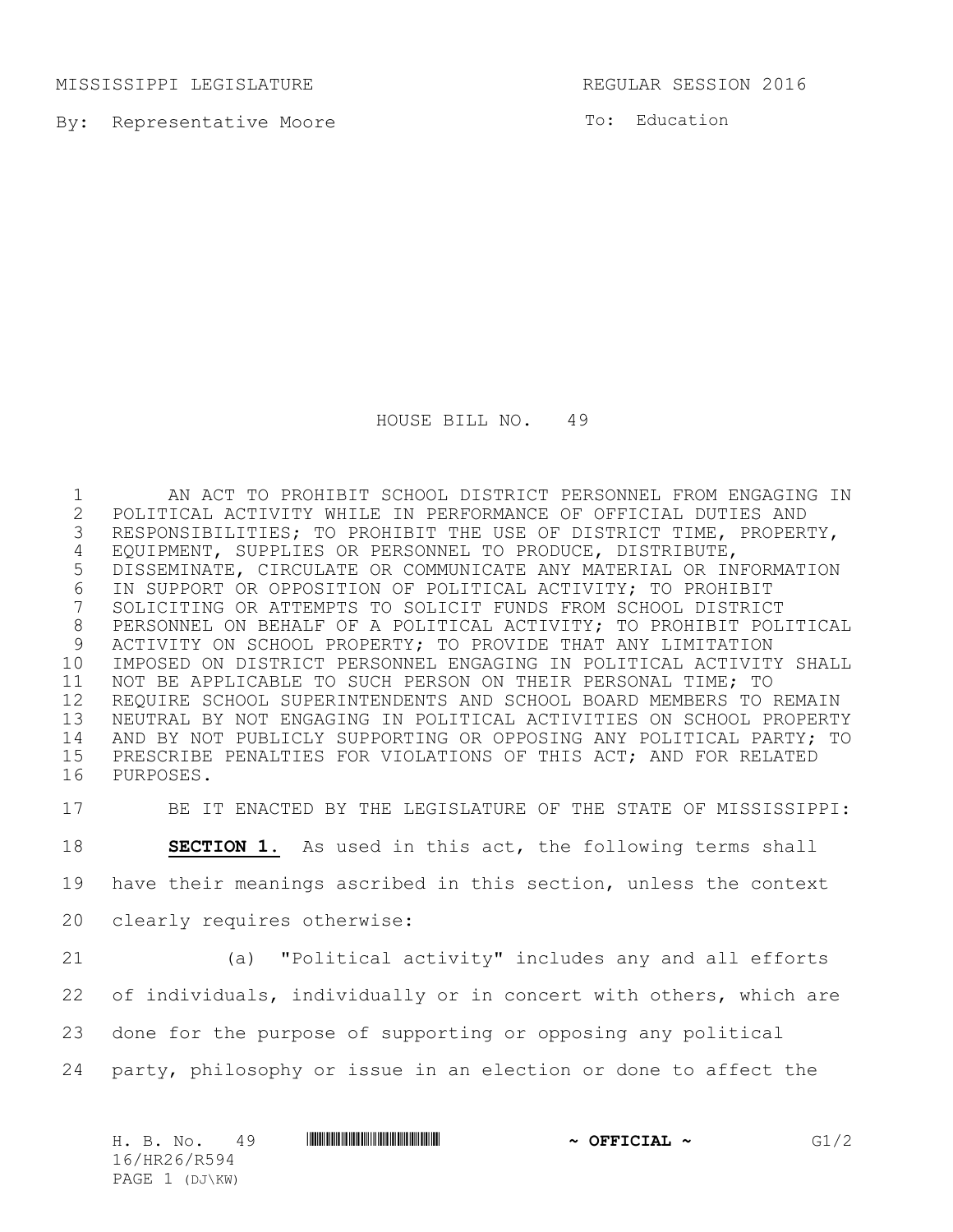outcome thereof, campaigning on behalf of a specific candidate or issue or lobbying the Legislature for policy change.

 (b) "School facilities" means any buildings and grounds, owned, operated, controlled or maintained by the school board, including, but not limited to, schools, ancillary facilities, athletic facilities and office complexes.

 (c) "Political events" include any and all meetings, fund raisers, gatherings, or other such events organized or conducted for the purpose of supporting or opposing any candidate for public office, any issue which is or may be scheduled to appear on an election ballot, or any political party or organization.

 **SECTION 2.** (1) Each school board member, superintendent, administrator, officer or employee retains all rights and obligations of citizenship provided in the Constitution and Laws of the State of Mississippi and the Constitution of the United States. However, no school board member, superintendent, administrator, officer or employee shall:

 (a) Use school district time, property, equipment, supplies or personnel to produce, distribute, disseminate, circulate or communicate any material or information in support or opposition of any political party, philosophy or issue in an 47 election or done to affect the outcome thereof, campaigning on behalf of a specific candidate or issue or lobbying the Legislature for policy change. For purpose of this paragraph,

H. B. No. 49 **HREFREE REED ASSESSED A OFFICIAL**  $\sim$ 16/HR26/R594 PAGE 2 (DJ\KW)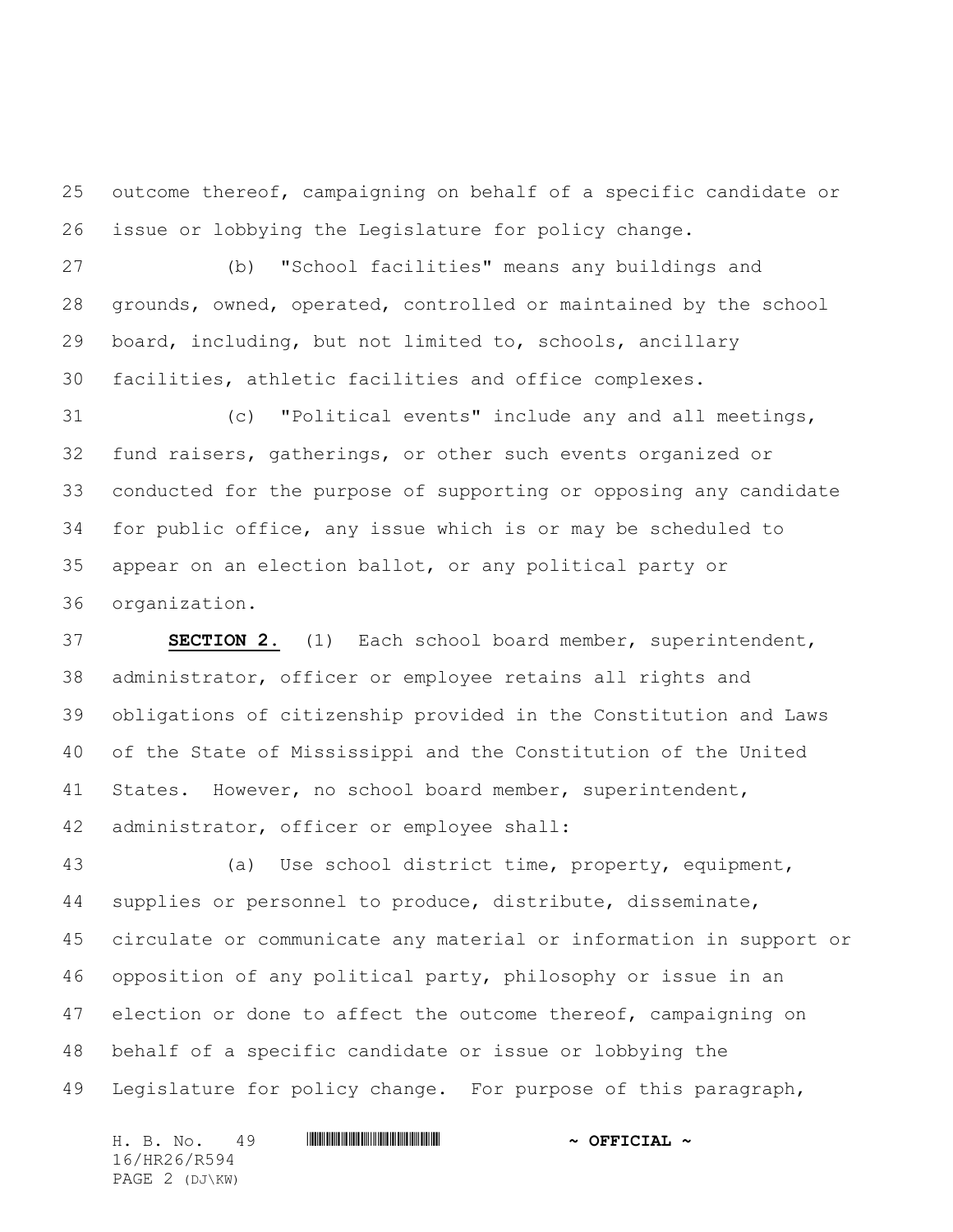"time" means the regularly scheduled hours of operation designated by the school board for the performance of official duties and responsibilities associated with the position for which an individual is employed;

 (b) Use his or her official position in any way to influence or attempt to influence, district personnel to support or oppose any political party, philosophy or issue in an election or done to affect the outcome thereof, campaigning on behalf of a specific candidate or issue or lobbying the Legislature for policy change. Such prohibition shall include, but not be limited to, any form of advocacy or opposition in a classroom or school setting or other school related employment relationship;

 (c) Participate in any political activity while in the performance of his or her official duty;

 (d) Attempt, either directly or indirectly, to coerce political activity or political support from any other school district personnel; or

 (e) Solicit or attempt to solicit funds from school district personnel on behalf of a candidate, party or issue, or any campaign or lobbying effort. Nothing contained in this section shall be interpreted to prohibit an employee from suggesting to another employee, outside of normal work hours in a noncoercive manner, that he or she may voluntarily contribute to a fund which is administered by a party, committee, organization

16/HR26/R594 PAGE 3 (DJ\KW)

H. B. No. 49 \*HR26/R594\* **~ OFFICIAL ~**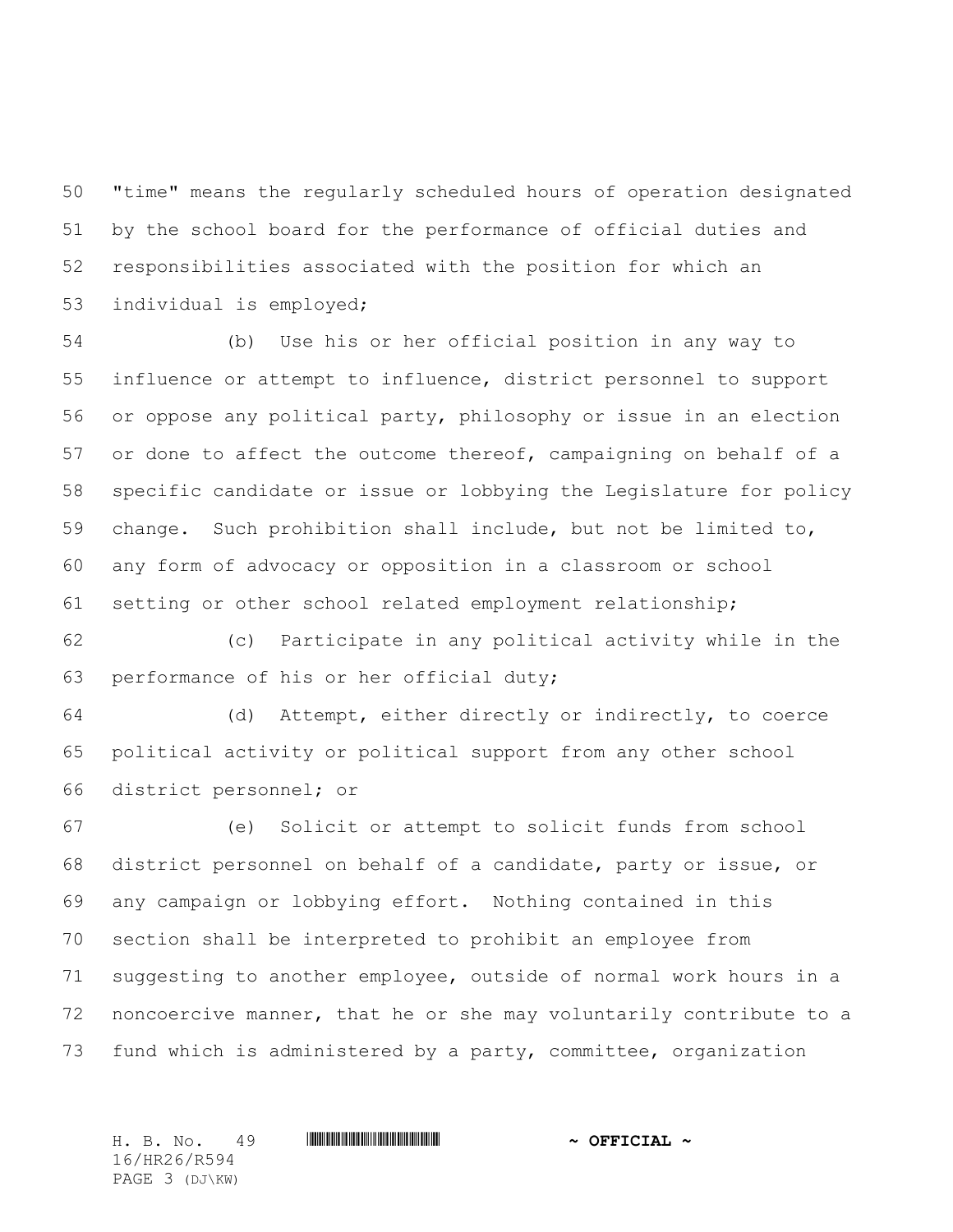agency, person, labor union or other employee organization for political purposes.

 (2) The following forms of political activity shall be prohibited at all times on school property:

 (a) Distribution of campaign material, including cards, brochures, and other items defined by law as political 80 advertising, to students or employees;

 (b) Political signs, whether placed on or in the building, or elsewhere on school property. "Political signs" as used in this section shall not include advertising on items of clothing, bumper stickers, sunshades or other signs permanently 85 affixed to a vehicle and which are legal for roadway traffic; and

86 (c) Solicitation, in any manner, of students or employees to become engaged in political activity.

 **SECTION 3.** (1) Each employee of a public school district shall have the right to actively participate in political activities on behalf of any candidate, party, or issue during the time he or she is not scheduled to be on duty. That time shall 92 include authorized personal or vacation leave. However, the employee may not, at any time:

 (a) Solicit or attempt to solicit funds as prohibited by Section 2(1)(e);

 (b) Attempt to coerce other employees as prohibited by Section 2(1)(d); or

H. B. No. 49 \*HR26/R594\* **~ OFFICIAL ~** 16/HR26/R594 PAGE 4 (DJ\KW)